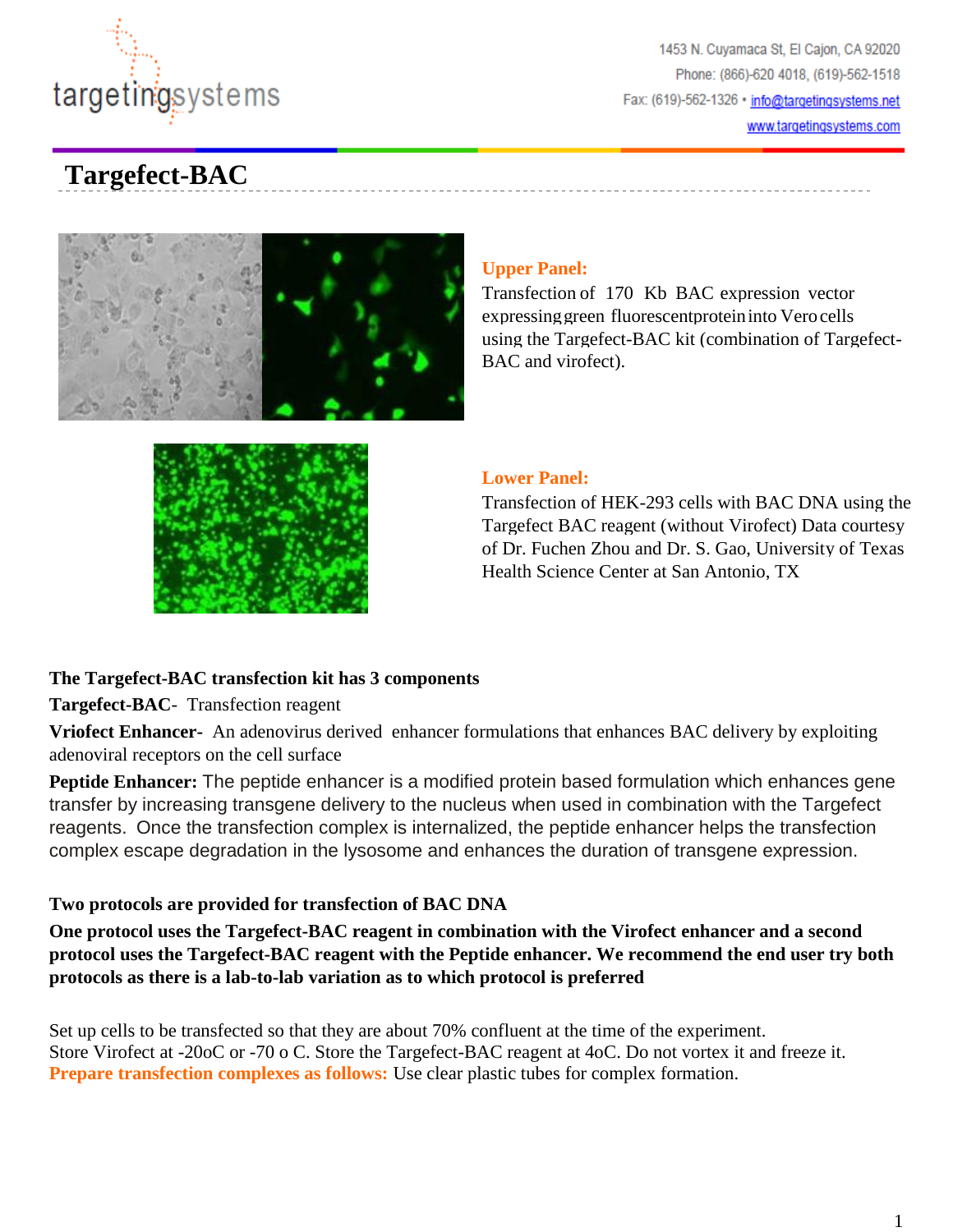

**Complexing conditions:** USE HIGH GLUCOSE DMEM (Dulbecco's modified eagle's medium containing 4500 mg/liter glucose). Make additions as follows -

Add DMEM first, then add DNA, mix well by flicking the tube about 12 times to create a vortexing action. Add Targefect-BAC next, mix well again by flicking the tube. Add Virofect last and mix again. Incubate the tubes at 37°C for 25 minutes to form the transfection complexes.

Add 0.25 ml of the transfection mix to 2 ml of complete media for 1 well for a 6-well dish (or for a 35 mm dish). Prepare 0.5 ml of transfection complex per 60 mm dish and 1 ml of transfection complex per 100mm dish. Swirl the dish to mix transfection complexes with the cell culture media (with 5-10% serum). Incubate overnight at 37° C in CO2 incubator. Replace the media with fresh complete media the next morning and assay at 36-48 hrs posttransfection.

Expected efficiency –30-40%, cells tested, Vero cells, 60% in HEK-293 cells. **Please do not use the Virofect enhancer when transfecting HEK-293 cells. For transfecting BAC DNA into HEK-293 cells use the Targefect-BAC reagent alone or the Targefect-293 reagent.**

**This kit (catalog #BAC-01) contains sufficient Targefect reagent for performing 200 transfections in 12 well dishes or 100 transfections in 6-well dishes.**

| Product No. | <b>Quantity</b> | <b>T.S.</b> list Price |
|-------------|-----------------|------------------------|
| $BAC-01$    |                 | \$350                  |
| $BAC-10$    | 10              | \$2500                 |

**Contents: Targefect-BAC (0.6 ml) Virofect (0.6 ml), Peptide Enhancer (0.6 ml) Cell lines tested: Vero, HEK-293, CV1, adipocytes, Hela and HUVECs**

## **PRODUCT CITATIONS USING TARGEFECT-BAC COMPONENTS FOR DELIVERY OF BAC DNA:**

**1.Gene amplification system based on double rolling-circle replication as a model for oncogene-type amplification** Takaaki Watanabe, Hideyuki Tanabe, and Takashi Horiuchi

**Nucleic Acids Res.,** Sep 2011; 39: e106.

**2. A sequence-independent** *in vitro* **transposon-based strategy for efficient cloning of genomes of large DNA viruses as bacterial artificial chromosomes**

Fuchun Zhou, Qiuhua Li, and Shou-Jiang Gao

**Nucleic Acids Res.,** Jan 2009; 37: e2.

**3. Kaposi's Sarcoma-Associated Herpesvirus Latent Gene vFLIP Inhibits Viral Lytic Replication through NF-B-Mediated Suppression of the AP-1 Pathway: a Novel Mechanism of Virus Control of Latency** Feng-Chun Ye, Fu-Chun Zhou, Jian-Ping Xie, Tao Kang, Whitney Greene, Kurt Kuhne, Xiu-Fen Lei, Qui-Hua Li, **and** Shou-Jiang Gao

**J. Virol.,** May 2008; 82: 4235 - 4249.

**4.Genetic disruption of KSHV major latent nuclear antigen LANA enhances viral lytic transcriptional program** Qiuhua [Lia,](http://www.sciencedirect.com/science/article/pii/S0042682208004364#aff1) [c,](http://www.sciencedirect.com/science/article/pii/S0042682208004364#aff3) ,Fuchun Zho[ua,](http://www.sciencedirect.com/science/article/pii/S0042682208004364#aff1) [b,](http://www.sciencedirect.com/science/article/pii/S0042682208004364#aff2) Fengchun Y[ea,](http://www.sciencedirect.com/science/article/pii/S0042682208004364#aff1) [,](http://www.sciencedirect.com/science/article/pii/S0042682208004364#aff2) Shou-Jiang Ga[oa](http://www.sciencedirect.com/science/article/pii/S0042682208004364#aff1) Virology, [Volume 379, Issue 2,](http://www.sciencedirect.com/science/journal/00426822/379/2) 30 September 2008, Pages 234–244

**5. Kaposi's Sarcoma-Associated Herpesvirus Infection Promotes Invasion of Primary Human Umbilical Vein Endothelial Cells by Inducing Matrix Metalloproteinases**

Li-Wu Qian, Jianping Xie, Fengchun Ye, and **Shou-Jiang Gao**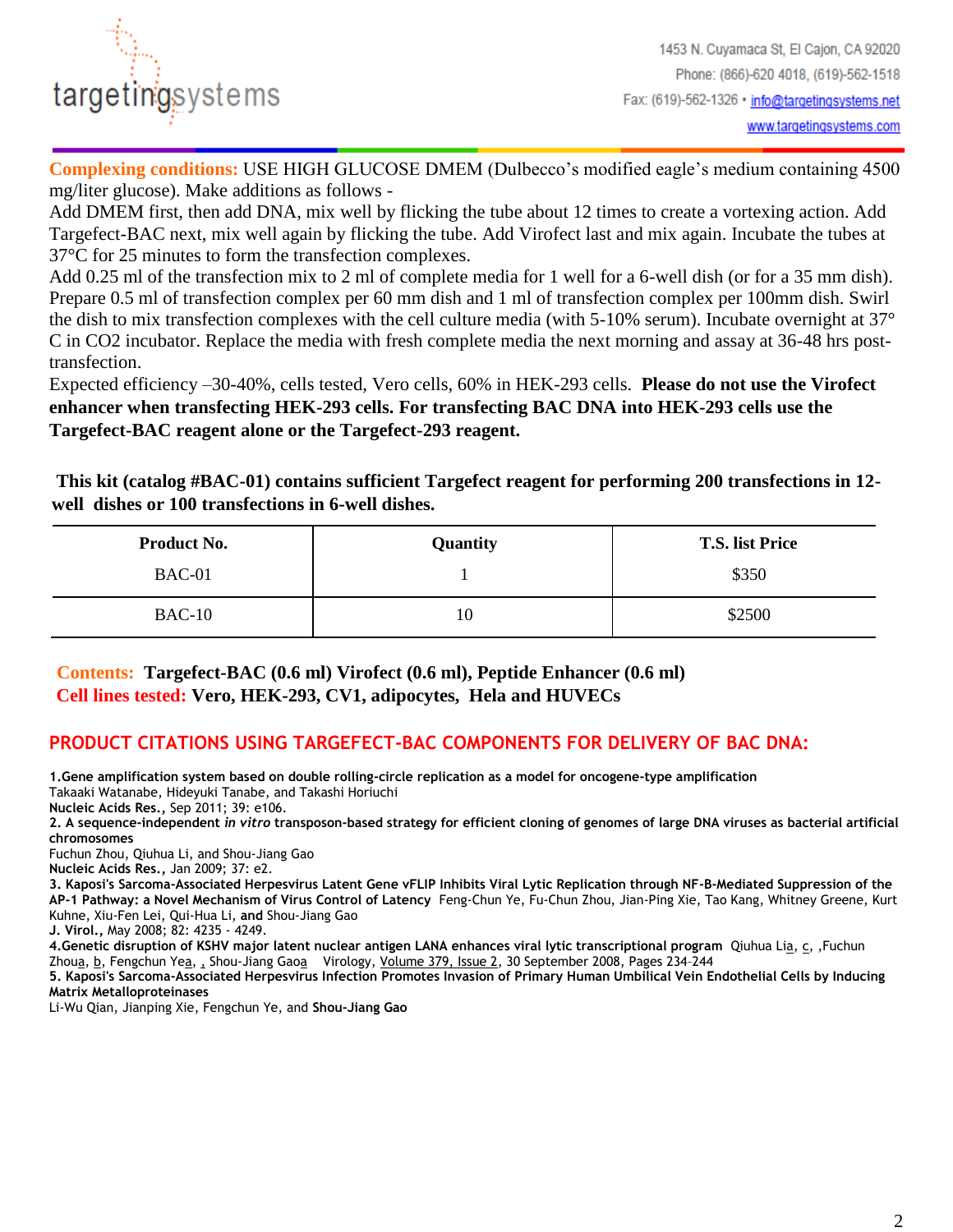

1453 N. Cuyamaca St, El Cajon, CA 92020 Phone: (866)-620 4018, (619)-562-1518 Fax: (619)-562-1326 · info@targetingsystems.net www.targetingsystems.com

## **PROTOCOL SHEET:**

Store Virofect at -20  $\rm{^{\circ}C}$  or -70  $\rm{^{\circ}C}$ . Store the Targefect-BAC reagent and the Peptide Enhancer at 4  $\rm{^{\circ}C}$ . Do not vortex it and freeze it.

## **Transfection Protocols using Targefect-BAC**

The Targefect-BAC transfection kit is a combination of the Targefect-BAC) with enhancer reagents for optimal transfection of BAC-DNA vectors (greater than 150 Kb). Two protocols are presented. One protocol uses the Targefect-BAC reagent in combination with the Peptide enhancer, an enhancer reagent that improves gene transfer by escorting genes to the nucleus. A major advantage of the Peptide enhancer protocol (see write up below) is that it uses significantly less BAC DNA than the second protocol which uses Targefect-BAC in combination with the Virofect enhancer. We suggest testing both protocols to see which works better with your cell type.

Please use antibiotic-free media for both protocols. Use serum-free media for complexing DNA with Targefect-BAC and enhancer.

### **VIROFECT ENHANCER PROTOCOL FOR BAC DNA TRANSFECTION**

## **When transfecting BAC DNA in HEK-293 cells please do not use the Virofect enhancer ie follow the protocol below but omit the VIrofect enhancer**

Set up cells to be transfected so that they are about 70% confluent at the time of the experiment. Store Virofect at -20 $\degree$ C or -70 $\degree$ C. Store the Targefect-BAC reagent at 4 $\degree$ C. Do not vortex it and freeze it. Use clear plastic tubes for complex formation. Use serum-free DMEM (Dulbecco's modified eagle's medium containing 4500 mg/liter glucose). Make additions as follows Prepare transfection complexes as follows:

Tube #1: To 0.5 ml of high glucose DMEM and 10ug of BAC DNA. Mix well by flicking the tube to create a vortexing action (do not vortex). Next add 25 ul of Targefect-BAC and mix well again.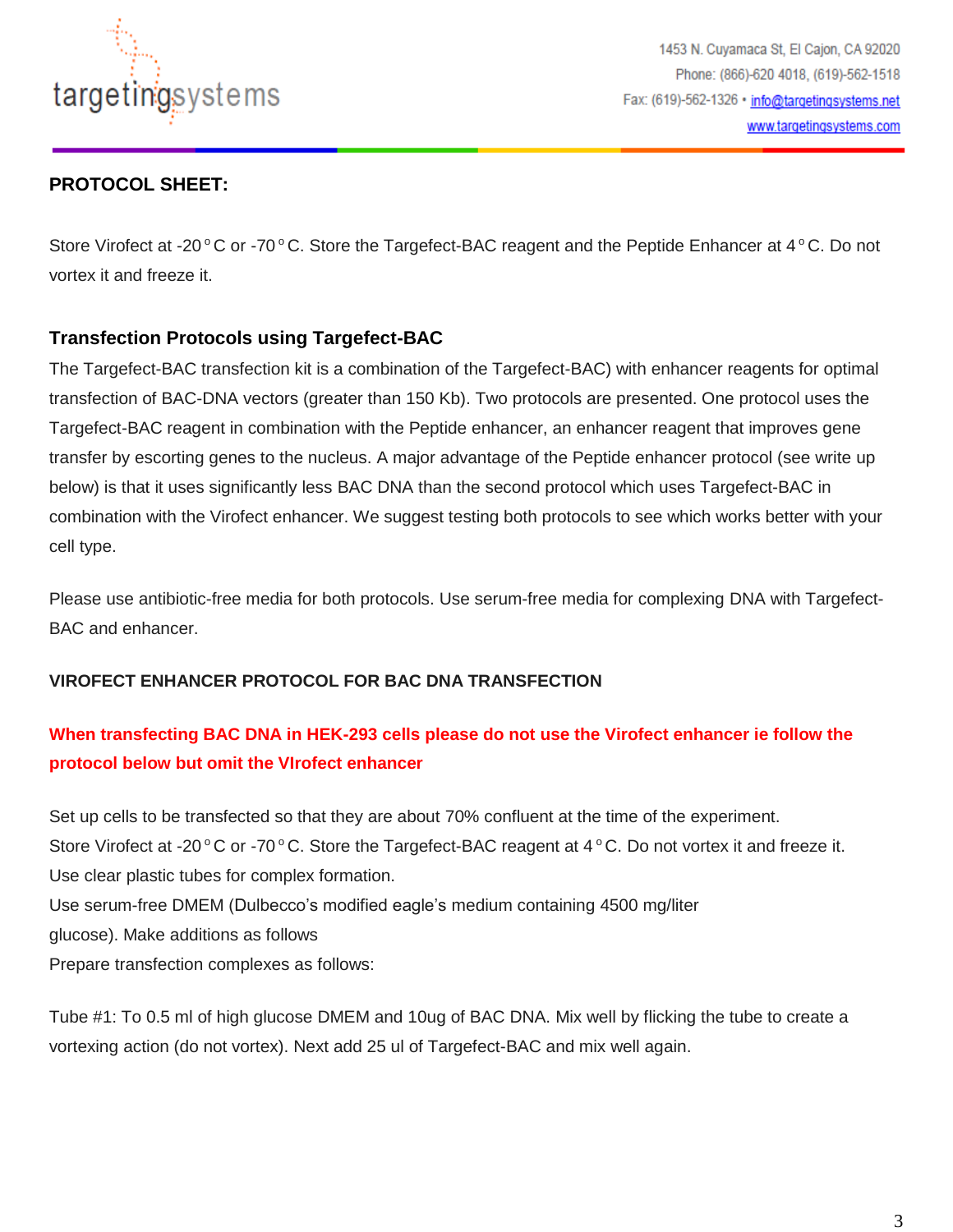

Tube 2: To 0.5 ml of high glucose DMEM and 6ug of BAC DNA. Mix well by flicking the tube to create a vortexing action (do not vortex). Next add 12.5 ul of Targefect-BAC and mix well again. Next add 25 ul of Virofect and mix well again.

Incubate the tubes at 37°C for 25 minutes to form the transfection complexes.

Add 0.25 ml of the transfection mix to 2 ml of complete media for 1 well for a 6-well dish (or for a 35 mm dish). Prepare 0.5 ml of transfection complex per 60 mm dish and 1 ml of transfection complex per 100mm dish. Swirl the dish to mix transfection complexes with the cell culture media (with 5-10% serum).

Incubate overnight at  $37 \degree$  C in CO2 incubator. Replace the media with fresh complete media the next morning and assay at 36-48 hours post-transfection.

### **PEPTIDE ENHANCER PROTOCOL FOR BAC DNA TRANSFECTION**

Preparation of cells:

Set up cells so they are approx.60- 70% confluent the day of the experiment.

Preparation of transfection complexes:

To 1 ml of serum-free DMEM add 1 ug DNA, 5 ul of Targefect-BAC (Targefect F-2) and 15 ul of the peptide enhancer. Mix well after each addition and incubate at  $37 \degree$  C for 20 mins to form complexes.

Aspirate off all culture media form the cells to be transfected and wash cells once with serum-free DMEM.

Add 1 ml of transfection complex per well of a 6-well dish, Add 0.4 ml transfection complex per well of a 12-well dish or 0.2 mal transfection complex per well of a 24-well dish. Swirl the dish to make sure transfection complexes cover cells well. Incubate 2 hrs. at 37°C. Aspirate transfection complex after 2 hours and replace with appropriate volume of complete media i.e. media with serum (2 ml for a 6-well dish, 1 ml for a 12-well dish or 0.5 ml for a 24-well dish. If possible, we recommend using complete media that have 5 or 10% serum).

Assay at 24 hours post transfection. If cells need to go longer replace media the next day Note: It is important to use antibiotic -free media. As it will reduces toxicity.